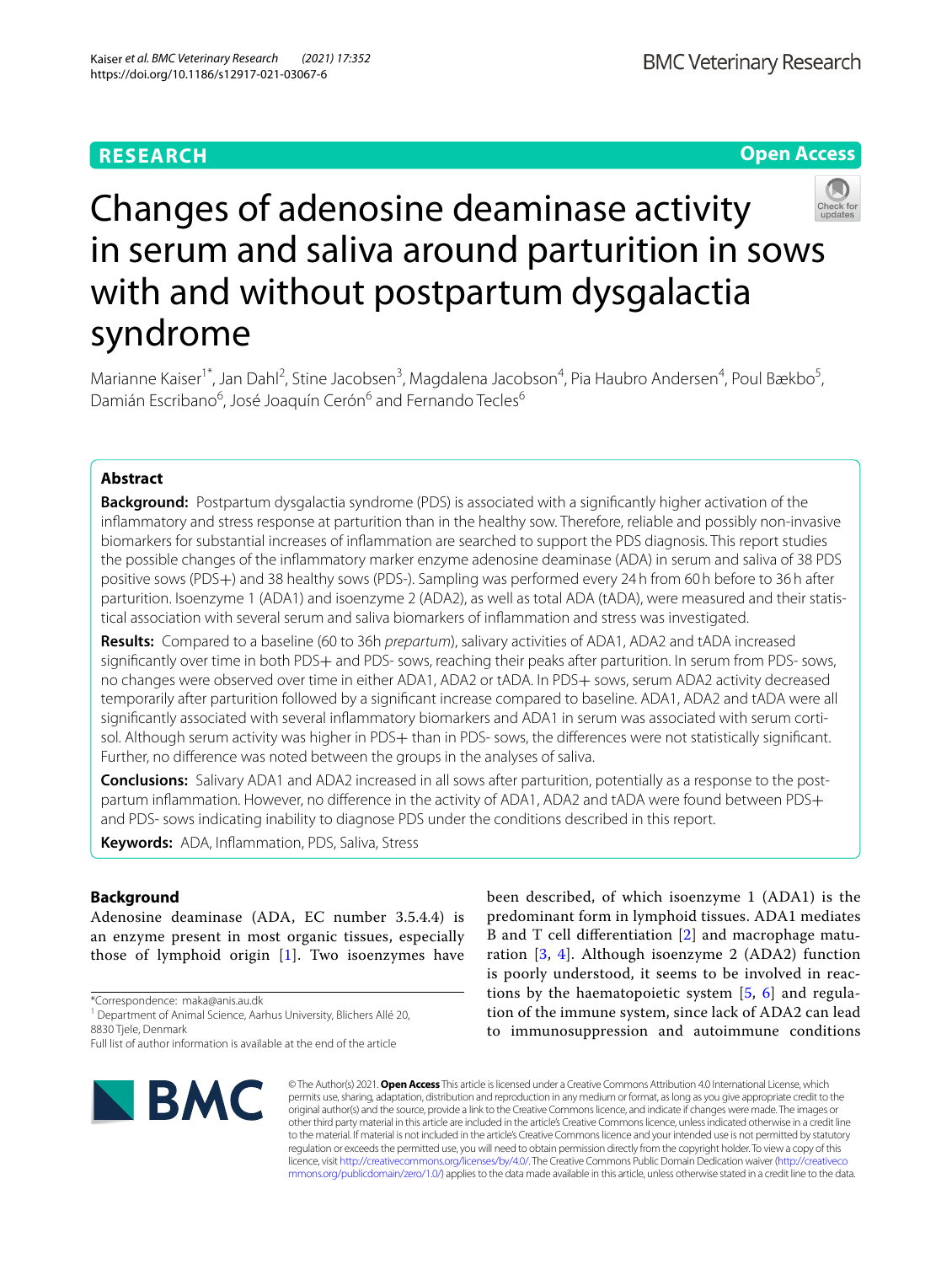[[7](#page-6-6), [8](#page-6-7)]. Increased ADA activity has been proposed as a biomarker of cell-mediated immunity, and its increase in serum can be considered a marker of infammation [[9](#page-6-8)]. In humans, increased ADA activity has been found in several infammatory disorders such as tuberculosis [[10](#page-6-9)], visceral leishmaniasis [[11\]](#page-6-10), celiac disease [[12\]](#page-6-11), ulcerative colitis  $[13]$ , typhoid fever  $[14]$ , and malignancies [\[15–](#page-6-14)[17\]](#page-6-15).

Saliva is commonly used in studies on stress in humans and animals since its collection causes a minimum of disturbance [[18\]](#page-6-16). However, saliva can also be used to measure biomarkers for systemic alterations such as infammation [\[19](#page-6-17)]. Increased ADA activity has been found in saliva in humans with oral malignancies [[20](#page-6-18)] and Sjögren's syndrome [\[21](#page-7-0)]. Salivary ADA increased in bitches with pyometra and in pigs with lameness, whereas no increase was found in sera from the same animals [[22](#page-7-1)]. ADA activity was more than 100-fold higher in pig saliva than in serum. In addition, since a correlation between salivary ADA and serum ADA seems to be absent, it is possible that ADA, sampled from the oral cavity, could provide information that difer from that of ADA from serum  $[23]$  $[23]$  $[23]$ . Thus, ADA in saliva may be expected to be a useful marker of infammation in pigs.

The postpartum dysgalactia syndrome (PDS) is a common disorder in sows, appearing within the frst 72h after parturition  $[24]$  $[24]$ , that consists of a decrease in milk production. The pathogenesis of PDS is insufficiently elucidated, as lined out by Martineau et al. [[25\]](#page-7-4). Yet, activation of the stress systems (sympathetic adrenomedullary and hypothalamic adrenocortical axes), oxidative stress, metabolic changes due to low energy intake, and infammation have been suggested to be involved in the PDS pathogenesis [\[26](#page-7-5)[–28\]](#page-7-6). Although some clinical situations could lead to a decreased milk production, such as mastitis or metritis [\[29\]](#page-7-7), many cases are sub-clinical and diffcult to detect and therefore only discovered once piglets start to lose weight. Thus, increased piglet mortality has been reported in litters from PDS afected sows [\[30](#page-7-8), [31\]](#page-7-9).

In a recent report, Contreras-Aguilar et al. [\[32](#page-7-10)] demonstrated increased salivary ADA activity in sows after farrowing and suggested a possible relationship between the increased activity and peripartum infammation and tissue damage. To the authors' knowledge, ADA has not yet been studied in sows with PDS. The objective of the present study was therefore to evaluate the relationship between ADA and infammation in sows after farrowing, as well as its potential as a biomarker for sows sufering from PDS. For this purpose, activities of the ADA1 and ADA2 isoenzymes and of total ADA (tADA) in saliva and serum obtained throughout the periparturient period of 38 PDS afected (PDS+) and 38 healthy (PDS-) sows, were analyzed. In addition, the association between the levels of ADA and other infammatory and stress markers was evaluated.

# **Results**

# **Saliva**

The results obtained in saliva are given in Table [1](#page-2-0) along with all *p*-values. In the healthy sows, ADA1 and tADA increased significantly in the period  $D$  (−12 to 0h) with the highest values obtained in the periods E (0 to 12h) and F (12 to 24h), respectively. ADA2 increased signifcantly from baseline and peaked in period E. In the PDS+ group, ADA1, ADA2 and tADA were signifcantly increased in period E (0 to 12h) as compared to the baseline values, and the highest value was obtained in period F (12 to 24h). There were no interaction between time and groups, and likewise no signifcant diferences in ADA activities between PDS+ and PDS- sows  $(p_{ADA1}=0.1185, p_{ADA2}=0.3541$  and  $p_{tADA}=0.0718$ ).

#### **Serum**

The results of the serum analyses are shown in Table [2](#page-3-0). In the PDS+ sows, serum ADA2 activity was signifcantly decreased in period E (0 to 12h), followed by a signifcant increase in the periods F (12 to 24h) and G (24 to 36h). In contrast, there were no signifcant changes over time in serum ADA1 and tADA activity when compared to baseline A  $(-60 \text{ to } -36 \text{ h})$ . No changes were observed in either ADA1, ADA2 or tADA throughout the study in the PDS- sows (all *p*-values are given in Table [2\)](#page-3-0). No interaction was found between time and groups and, despite a strong trend for ADA2 ( $p = 0.0514$ ), no significant difference was seen between the PDS+ and the PDS- sows  $(p_{ADA1}=0.0715$  and  $p_{tADA}=0.2417$ ).

# **Associations between ADA1, ADA2, tADA and concentrations of infammatory markers in saliva and serum**

Salivary ADA1, ADA2 and tADA were negatively associated with white blood cell counts (WBC) and with neutrophil and lymphocyte counts in plasma, and ADA1 and tADA were also negatively associated with iron (Fe) in serum. Salivary ADA1, ADA2 and tADA were positively associated with tumour necrosis factor  $\alpha$  (TNF- $\alpha$ ), interleukin 6 (IL-6), serum amyloid A (SAA), C-reactive protein (CRP), haptoglobin (Hp), albumin (ALB), serum cortisol, salivary cortisol, chromogranin A (CgA) and rectal temperature. No associations were found between any of the isotypes of ADA and 8-epi prostaglandin F2 Alpha (8-epi-PGF2 α) or heart rate (Table [3](#page-4-0); *p*-values are given in the table).

In serum, ADA1 activity was positively associated with serum cortisol. ADA2 were negatively associated with WBC, neutrophil and lymphocyte counts, and positively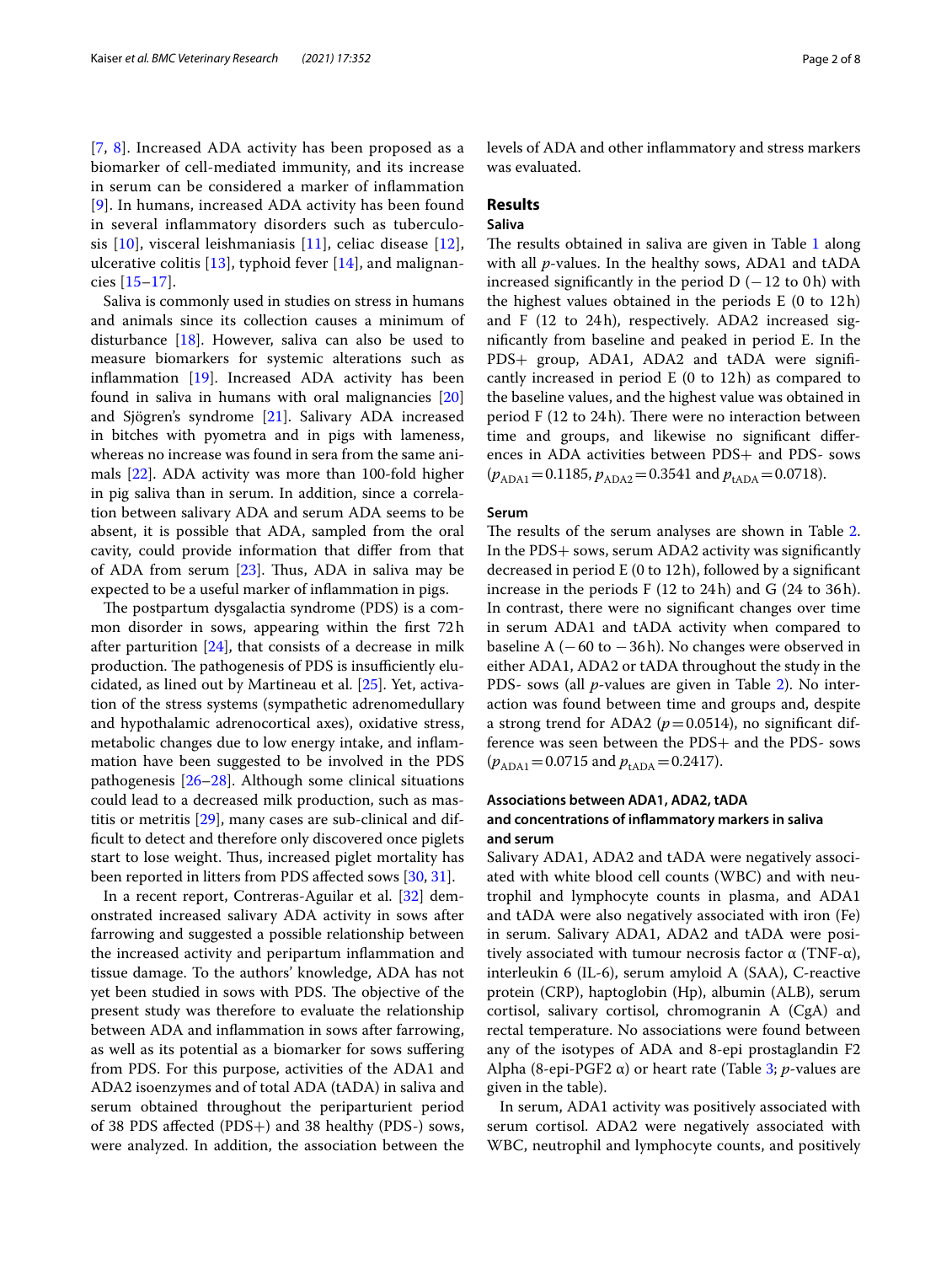<span id="page-2-0"></span>**Table 1** Mean adenosine deaminase 1 (ADA1), adenosine deaminase 2 (ADA2) and total adenosine deaminase (tADA) activities (IU/L) in saliva from 38 sows with postpartum dysgalactia syndrome (PDS+) and 38 healthy sows (PDS-) in the periparturient period. Values for period B to G are compared to baseline (period A), where 0h is the birth time of the frst piglet and signifcant diferences are indicated by the *p* -values

| Parameter     | <b>Time period</b>                   | $PDS+ (n=38)$           |         |                     |          | PDS- $(n=38)$   |         |                     |          |
|---------------|--------------------------------------|-------------------------|---------|---------------------|----------|-----------------|---------|---------------------|----------|
|               |                                      | <b>Estimate</b><br>IU/L |         | Confidence interval | P-value  | <b>Estimate</b> |         | Confidence interval | P-value  |
|               |                                      |                         | Lower   | Upper               |          | IUI/L           | Lower   | Upper               |          |
| Salivary ADA1 | A. $(-60 \text{ to } -36 \text{ h})$ | 504.90                  | 295.61  | 862.35              |          | 423.63          | 248.06  | 723.49              |          |
|               | $B. (-36 to -24 h)$                  | 479.31                  | 301.33  | 762.43              | ns       | 617.09          | 384.23  | 991.08              | ns       |
|               | $C. (-24 to -12 h)$                  | 1127.52                 | 593.30  | 2142.79             | ns       | 547.30          | 266.43  | 1124.27             | ns       |
|               | $D. (-12 to 0 h)$                    | 704.24                  | 446.64  | 1110.43             | ns       | 1017.66         | 633.24  | 1635.44             | < 0.05   |
|               | E. (0 to 12 h)                       | 2493.48                 | 1054.12 | 5898.23             | < 0.01   | 1936.70         | 867.93  | 4321.58             | < 0.01   |
|               | F. (12 to 24 h)                      | 4679.74                 | 2741.66 | 7987.84             | < 0.0001 | 1820.54         | 1095.38 | 3025.79             | < 0.001  |
|               | G. (24 to 36 h)                      | 3826.27                 | 1036.87 | 14,119.82           | < 0.01   | 1615.90         | 520.80  | 5013.75             | < 0.05   |
| Salivary ADA2 | A. $(-60 \text{ to } -36 \text{ h})$ | 5.82                    | 3.71    | 9.14                |          | 5.26            | 3.35    | 8.24                |          |
|               | $B. (-36 to -24 h)$                  | 6.62                    | 4.43    | 9.88                | ns       | 7.08            | 4.75    | 10.57               | ns       |
|               | C. $(-24 \text{ to } -12 \text{ h})$ | 12.40                   | 7.19    | 21.39               | ns       | 9.56            | 5.20    | 17.57               | ns       |
|               | $D. (-12 to 0 h)$                    | 9.75                    | 6.63    | 14.35               | ns       | 8.53            | 5.71    | 12.75               | ns       |
|               | E. (0 to 12 h)                       | 29.30                   | 14.23   | 60.32               | < 0.001  | 36.39           | 18.52   | 71.51               | < 0.0001 |
|               | F. (12 to 24 h)                      | 53.15                   | 33.90   | 83.35               | < 0.0001 | 21.80           | 14.20   | 33.47               | < 0.0001 |
|               | G. (24 to 36 h)                      | 38.14                   | 12.83   | 113.41              | < 0.01   | 33.58           | 13.02   | 86.61               | < 0.001  |
| Salivary tADA | A. $(-60 \text{ to } -36 \text{ h})$ | 530.17                  | 319.18  | 880.61              |          | 450.74          | 271.62  | 748.01              |          |
|               | $B = (-36 to -24 h)$                 | 495.49                  | 315.34  | 778.55              | ns       | 626.63          | 398.88  | 984.43              | ns       |
|               | C. $(-24 \text{ to } -12 \text{ h})$ | 1153.49                 | 617.20  | 2155.76             | ns       | 569.94          | 282.82  | 1148.56             | ns       |
|               | $D. (-12 to 0 h)$                    | 722.82                  | 463.94  | 1126.17             | ns       | 940.76          | 603.86  | 1465.62             | < 0.05   |
|               | E. (0 to 12 h)                       | 2567.35                 | 1111.60 | 5929.58             | < 0.01   | 1698.14         | 808.28  | 3529.96             | < 0.01   |
|               | F. (12 to 24 h)                      | 4875.36                 | 2937.35 | 8092.02             | < 0.0001 | 1838.77         | 1121.65 | 3014.39             | < 0.0001 |
|               | G. (24 to 36 h)                      | 3863.69                 | 1086.45 | 13,740.26           | < 0.01   | 1623.42         | 540.32  | 4877.66             | < 0.05   |

associated with TNF-α, IL-6, SAA, CRP, Hp, serum cortisol and rectal temperature. Activity of tADA was negatively associated with WBC, neutrophil and lymphocyte counts, and positively associated with TNF-α, SAA, serum cortisol and rectal temperature (Table [3](#page-4-0); *p*-values are given in the table).

# **Discussion**

The occurrence inflammatory response during the parturition process has previously been described for sows [[33,](#page-7-11) [34](#page-7-12)], mares [\[35](#page-7-13)], cows [[36\]](#page-7-14) and humans [\[37\]](#page-7-15). In sows, this infammation is activated from 12h *antepartum* and peaked 12 to 36h *postpartum*, probably due to cytokine release as a consequence of tissue trauma to the birth canal [\[26](#page-7-5)]. In addition, cytokines, chemokines and immunomodulatory proteins are synthesized in the placenta and gestational membranes. The patterns of expression of those cytokines suggest that infammatory activation occurs modestly with term labor, but much more when disturbances such as preterm delivery or intrauterine infection occur [\[38](#page-7-16)]. Studying such inflammation in healthy sows is important in order to detect infammation due to periparturient diseases, and biomarkers could be of great beneft for this purpose, as it has been described for WBC, neutrophil and lymphocyte counts, and concentrations of TNF-α, IL-6, Hp and Fe, for detecting PDS+ sows  $[26]$  $[26]$ . The possible association of serum and salivary ADA with periparturient infammation, as well as its usefulness for detecting periparturient diseases such as PDS, has still not been studied.

Due to the signifcant changes observed in ADA1, ADA2 and tADA activities throughout the periparturient period in both the PDS+ and the PDS- sows, salivary ADA seems to reflect inflammatory response at peripartum, as previously described [[32](#page-7-10)]. Although values of salivary ADA were higher in the PDS+ than in the PDSsows, the diferences were not statistically signifcant. This may be due to the high inter-individual variability observed in the animals. Therefore, ADA in our clinical setting was of lower value in the diferentiation between PDS+ and PDS- sows as compared to other inflammatory markers, that previously demonstrated their ability to diferentiate between these sows [[26,](#page-7-5) [28](#page-7-6)]. Ideally, ADA should have been measured in a period beyond 36h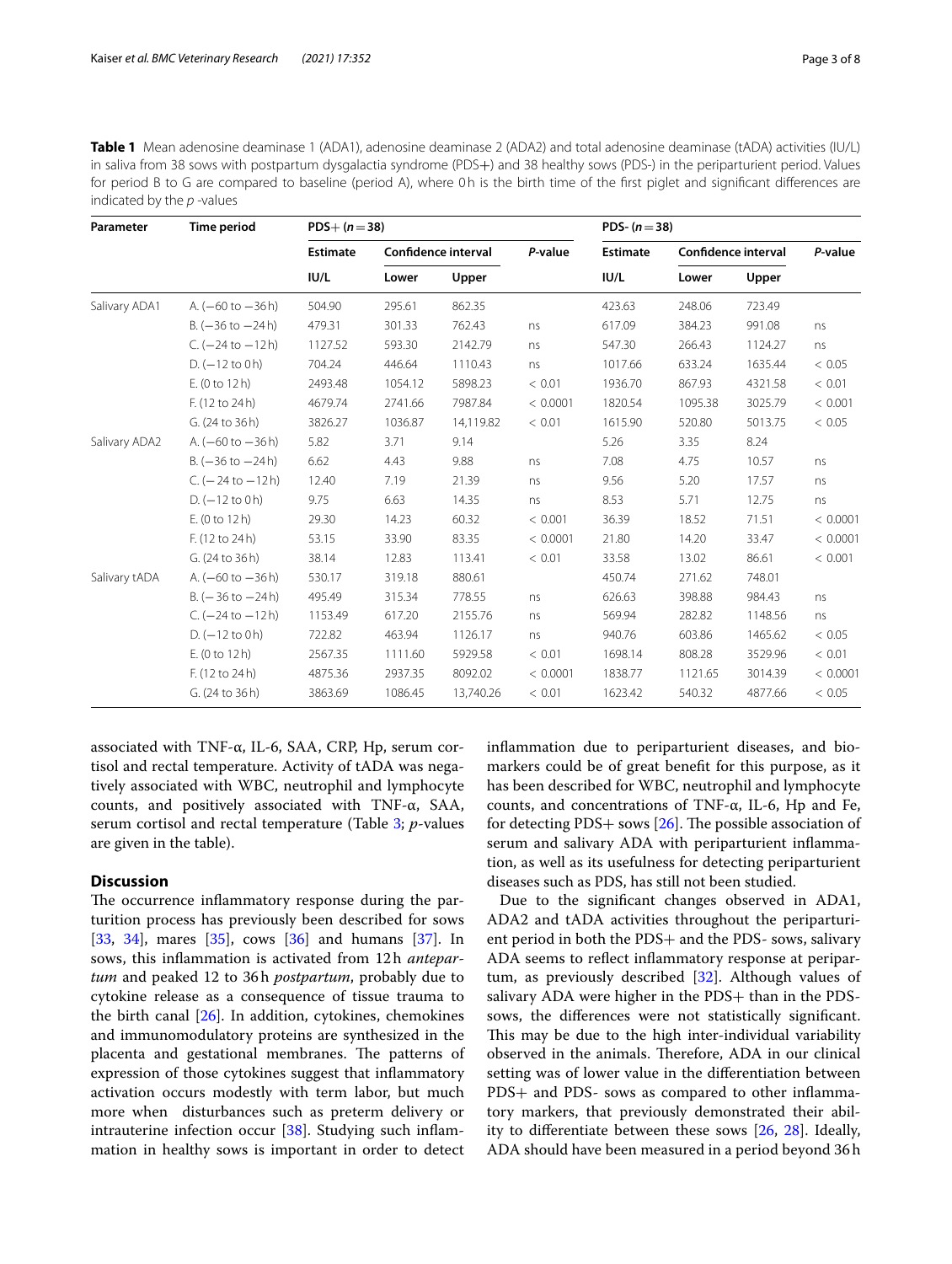| Parameter               | <b>Time period</b>                   | $PDS+ (n=38)$   |       |                     |          | PDS- $(n=38)$   |       |                     |         |
|-------------------------|--------------------------------------|-----------------|-------|---------------------|----------|-----------------|-------|---------------------|---------|
|                         |                                      | <b>Estimate</b> |       | Confidence interval | P-value  | <b>Estimate</b> |       | Confidence interval | P-value |
|                         |                                      | IU/ml           | Lower | Upper               |          | IU/ml           | Lower | Upper               |         |
| Serum ADA1              | A. $(-60 \text{ to } -36 \text{ h})$ | 2.40            | 1.98  | 2.92                |          | 2.26            | 1.87  | 2.71                |         |
|                         | $B. (-36 to -24 h)$                  | 2.20            | 1.87  | 2.57                | ns       | 2.07            | 1.74  | 2.45                | ns      |
|                         | $C. (-24 to -12 h)$                  | 2.54            | 1.90  | 3.38                | ns       | 2.33            | 1.76  | 3.10                | ns      |
|                         | $D. (-12 to 0 h)$                    | 2.15            | 1.83  | 2.52                | ns       | 2.50            | 2.12  | 2.94                | ns      |
|                         | E. (0 to 12 h)                       | 2.49            | 1.87  | 3.32                | ns       | 3.20            | 2.33  | 4.41                | ns      |
|                         | F. (12 to 24 h)                      | 2.49            | 2.08  | 2.98                | ns       | 2.24            | 1.89  | 2.66                | ns      |
|                         | G. (24 to 36 h)                      | 2.76            | 1.94  | 3.92                | ns       | 2.15            | 1.48  | 3.14                | ns      |
| Serum ADA2 <sup>a</sup> | A. $(-60 \text{ to } -36 \text{ h})$ | 3.28            | 2.89  | 3.71                |          | 3.06            | 2.72  | 3.46                |         |
|                         | $B. (-36 to -24 h)$                  | 3.38            | 3.04  | 3.75                | ns       | 3.02            | 2.70  | 3.37                | ns      |
|                         | $C. (-24 to -12 h)$                  | 3.52            | 2.93  | 4.22                | ns       | 3.06            | 2.56  | 3.66                | ns      |
|                         | $D. (-12 to 0 h)$                    | 3.34            | 3.00  | 3.72                | ns       | 3.08            | 2.77  | 3.43                | ns      |
|                         | E. (0 to 12 h)                       | 2.79            | 2.32  | 3.34                | < 0.0001 | 2.86            | 2.35  | 3.49                | ns      |
|                         | F. (12 to 24 h)                      | 3.68            | 3.27  | 4.14                | < 0.0001 | 2.81            | 2.51  | 3.14                | ns      |
|                         | G. (24 to 36 h)                      | 3.40            | 2.73  | 4.25                | < 0.001  | 3.08            | 2.44  | 3.89                | ns      |
| Serum tADA              | A. $(-60 \text{ to } -36 \text{ h})$ | 5.83            | 5.20  | 6.54                |          | 5.47            | 4.90  | 6.11                |         |
|                         | $B. (-36 to -24 h)$                  | 5.68            | 5.16  | 6.25                | ns       | 5.25            | 4.74  | 5.81                | ns      |
|                         | $C. (-24 to -12 h)$                  | 6.14            | 5.19  | 7.27                | ns       | 5.38            | 4.56  | 6.35                | ns      |
|                         | $D. (-12 to 0 h)$                    | 5.58            | 5.07  | 6.15                | ns       | 5.65            | 5.11  | 6.24                | ns      |
|                         | E(0 to 12 h)                         | 5.59            | 4.73  | 6.62                | ns       | 6.15            | 5.12  | 7.38                | ns      |
|                         | F. (12 to 24 h)                      | 6.27            | 5.62  | 6.98                | ns       | 5.24            | 4.73  | 5.80                | ns      |
|                         | G. (24 to 36 h)                      | 6.01            | 4.90  | 7.38                | ns       | 5.57            | 4.49  | 6.92                | ns      |

<span id="page-3-0"></span>

| <b>Table 2</b> Mean adenosine deaminase 1 (ADA1), adenosine deaminase 2 (ADA2) and total adenosine deaminase (tADA) activities (IU/ |
|-------------------------------------------------------------------------------------------------------------------------------------|
| ml) in serum from 38 sows with postpartum dysgalactia syndrome (PDS+) and 38 healthy sows (PDS-) in the periparturient period.      |
| Values for period B to G are compared to baseline (period A), where 0 h is the time of birth of the first piglet                    |

a No signifcant interaction between *time* and *case-control* was found for ADA2 in serum. However, an overall strong trend for diferences between PDS+ and PDS- (*p*=0.0514) was estimated using the statistic model B (OUTCOME PARAMETERij=μ+TIMEi + GROUPj + ε)

post-partum, especially since salivary ADA was still elevated after that time. Unfortunately, this was not possible as PDS sows were diagnosed as early as 6 to 6–26.9h after birth of the frst piglet and had to be excluded from the study at this time due to medical treatment.

Although serum ADA2 showed a strong trend to difer between PDS+ and PDS- sows, statistically this marker appears unsuitable for the use in the diagnosis of PDS. The relation between serum ADA and inflammation is, however, not entirely clear, as although Fávero et al. [[36](#page-7-14)] demonstrated increased ADA activities in cows at the end of pregnancy and after calving, other reports were not able to demonstrate any increase in serum ADA during infammatory conditions [[22](#page-7-1), [23\]](#page-7-2). Increased serum ADA activity at the end of gestation and in the periparturient period may be explained by two mechanisms. One is the synthesis by the placenta, since ADA is produced in the placenta and serum levels have shown to increase during pregnancy in humans [[39,](#page-7-17) [40](#page-7-18)]. Another explanation could be infammation-related synthesis of ADA, as suggested by our results.

The significant associations between salivary ADA1, ADA2 and other infammatory markers corroborate that these isoenzymes are indeed markers of infammation in sows. This is in agreement with previous studies showing an increased salivary ADA activity in pigs undergoing inflammatory processes  $[22, 23]$  $[22, 23]$  $[22, 23]$  $[22, 23]$  $[22, 23]$ . The role of the adenosine pathway in the infammatory process has been fully explored in humans in several diseases such as asthma, arthritis, sepsis [\[41\]](#page-7-19), colitis [[42](#page-7-20)] or spinal cord injury [\[43](#page-7-21)]. TNF-a and other pro-infammatory cytokines increase the adenosine  $A_{2A}$  receptor which activation downregulates infammation [\[44\]](#page-7-22) reducing pro-infammatory cytokines and neutrophil functions [[45,](#page-7-23) [46](#page-7-24)]. In contrast, serum ADA1, ADA2 and tADA appears to be less suitable markers of infammation in sows.

# **Conclusions**

Salivary activity of ADA1 and ADA2 increased in sows after parturition and the activities were associated with the concentrations of several inflammatory markers. This supports the role of ADA as a marker of infammation,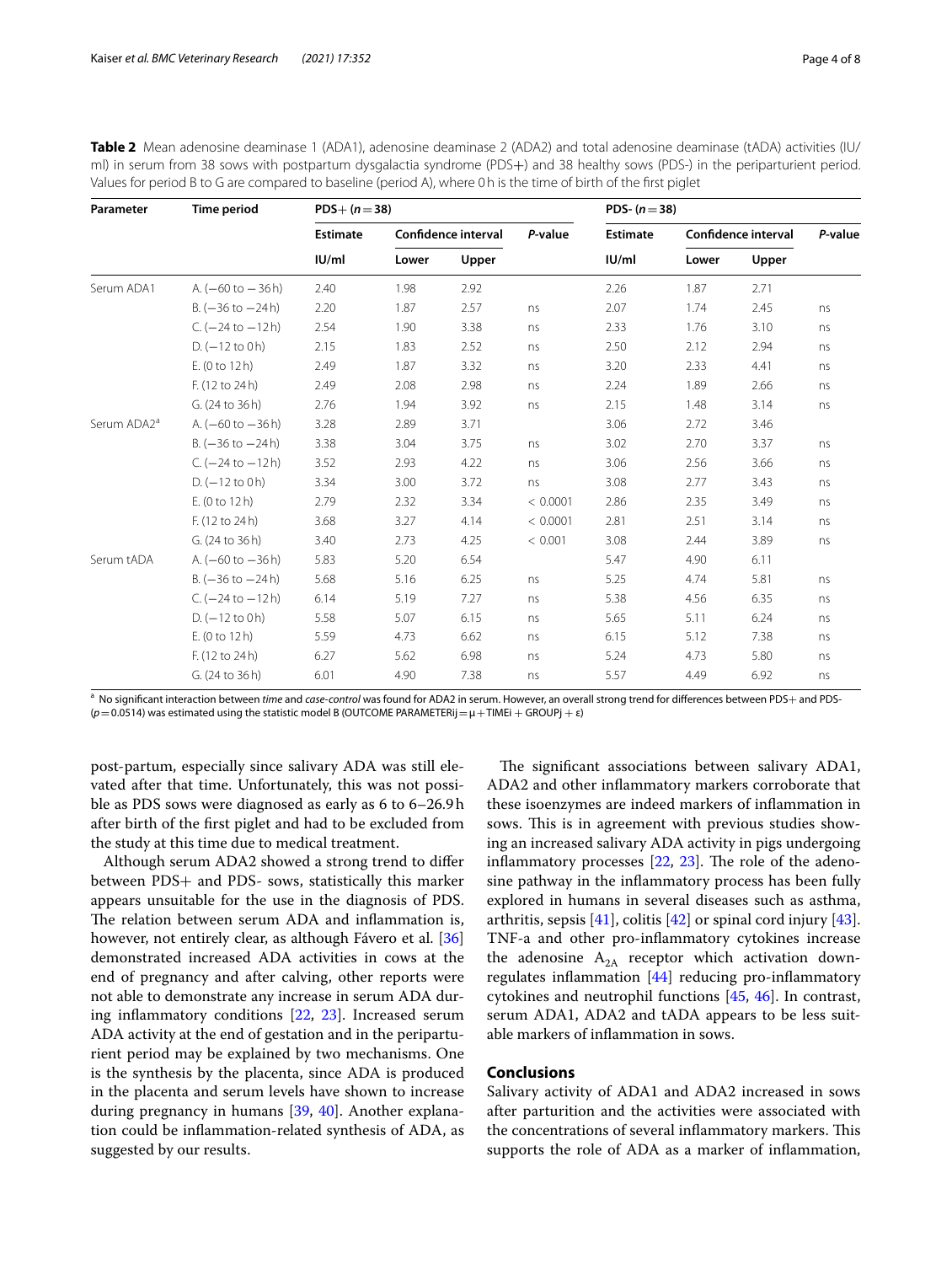<span id="page-4-0"></span>

| ase 1 (ADA1), adenosine deaminase 2 (ADA2), total adenosine deaminase (tADA) as analysed in serum, and inflammator<br>י<br>נ<br>ت<br>2<br>$5 - 2$<br>ã                                                         |  |
|----------------------------------------------------------------------------------------------------------------------------------------------------------------------------------------------------------------|--|
| nd plasma*** from 76 sows in the periparturient period. Positive associations are indicated by (+) in front of the value analysed<br>s<br>k<br>א ואי "<br>von Evville diplomation in Stations<br>$\frac{5}{2}$ |  |
| $\epsilon$<br>l<br>こころ ひりずりこうりこう りょう りょうこう<br>)<br>)<br>)<br>)<br>)<br>)<br><b>SSSSSSSSSSS</b><br>j                                                                                                            |  |

|                                          | Saliva   |          |                  |          |          |          | Serum   |         |          |         |          |         |
|------------------------------------------|----------|----------|------------------|----------|----------|----------|---------|---------|----------|---------|----------|---------|
|                                          | ADA1     |          | ADA <sub>2</sub> |          | tADA     |          | ADA1    |         | ADA2     |         | tADA     |         |
|                                          |          | P-value  | щ                | P-value  | щ        | P-value  |         | P-value |          | P-value | Щ        | P-value |
| White blood cells (WBC)***               | $-19.43$ | 0.0001   | $-8.64$          | 0.01     | $-18.91$ | < 0.0001 | $-2.97$ | č       | $-15.49$ | 0.0001  | $-10.83$ | $<0.01$ |
| Neutrophils***                           | $-10.69$ | < 0.01   | $-6.62$          | < 0.05   | $-10.03$ | 0.01     | $-0.62$ | č       | $-7.58$  | 0.01    | $-3.86$  | 0.05    |
| Lymphocytes***                           | $-30.66$ | 0.000    | $-14.56$         | 0.001    | $-32.28$ | < 0.000  | $-3.54$ | č       | $-14.98$ | 0.001   | $-11.33$ | 0.001   |
| Tumor necrosis factor-a (TNF-a)**        | $+59.18$ | 0.000    | $+42.06$         | < 0.0001 | $+61.98$ | 0.0001   | $+2.15$ | č       | $+22.34$ | 0.000   | $+12.21$ | 0.001   |
| Interleukin 6 (IL-6)**                   | $+33.41$ | 0.000    | $+19.80$         | 0.0001   | $+34.21$ | 0.0001   | $+15.1$ | č       | $+12.49$ | $<0.05$ | $+25.26$ | ns      |
| Serum amyloid A (SAA)**                  | $+42.75$ | < 0.000  | $+22.85$         | 0.000    | $+45.06$ | 0.000    | $+0.19$ | č       | $+10.53$ | $<0.01$ | $+3.80$  | $<0.05$ |
| C-reactive protein (CRP)**               | $+42.50$ | 0.0001   | $+31.86$         | 0.0001   | $+44.27$ | 0.0001   | $+0.70$ | č       | $+6.10$  | $<0.05$ | $+3.62$  | S       |
| Haptoglobin (Hp)**                       | $+29.53$ | < 0.0001 | $+30.90$         | 0.0001   | $+31.94$ | 0.0001   | $-3.36$ | č       | $+12.29$ | 0.001   | $+0.01$  | č       |
| Iron (Fe)**                              | $-7.39$  | $<0.01$  | $-1.90$          | ns       | $-7.90$  | $<0.01$  | $-0.34$ | č       | $-3.16$  | č       | $-2.06$  | č       |
| Albumin (ALB)**                          | $+5.84$  | $<0.05$  | $+5.44$          | $<0.05$  | $+5.03$  | $<0.05$  | $+0.51$ | č       | $+2.31$  | č       | $+1.95$  | č       |
| 8-epi prostaglandin F2a (8-epi-PGF2 a)** | $-2.82$  | ns       | $-0.10$          | ns       | $-2.80$  | ms       | $-0.76$ | ns      | $+0.89$  | 2U      | $-0.06$  | ns      |
| Cortisol <sup>**</sup>                   | $+25.17$ | 0.000    | $+18.71$         | 0.0001   | $+24.43$ | 0.0001   | $+7.88$ | 0.01    | $+9.82$  | 0.01    | $+14.74$ | 0.001   |
| Cortisol <sup>*</sup>                    | $+55.2$  | < 0.0001 | $+45.37$         | < 0.0001 | $+56.39$ | 0.0001   | $+1.88$ | č       | $+1.53$  | č       | $+2.69$  | ns      |
| Chromogranin A (CgA)*                    | $+9.36$  | $<0.01$  | $+13.91$         | $<0.001$ | $+9.54$  | $< 0.01$ | $-0.41$ | ns      | $-0.82$  | ns      | $-0.88$  | ns      |
| Rectal temperature (°C)                  | $+69.28$ | < 0.0001 | $+65.92$         | 0.0001   | $+71.16$ | 0.0001   | $+1.34$ | č       | $+13.62$ | 0.001   | $+7,60$  | 0.01    |
| Heart rate (beats per min)               | $+0.80$  | č        | $-0.56$          | Š        | $+0.76$  | ns       | $-0.43$ | č       | $-0.17$  | ns      | $+0.54$  | ns      |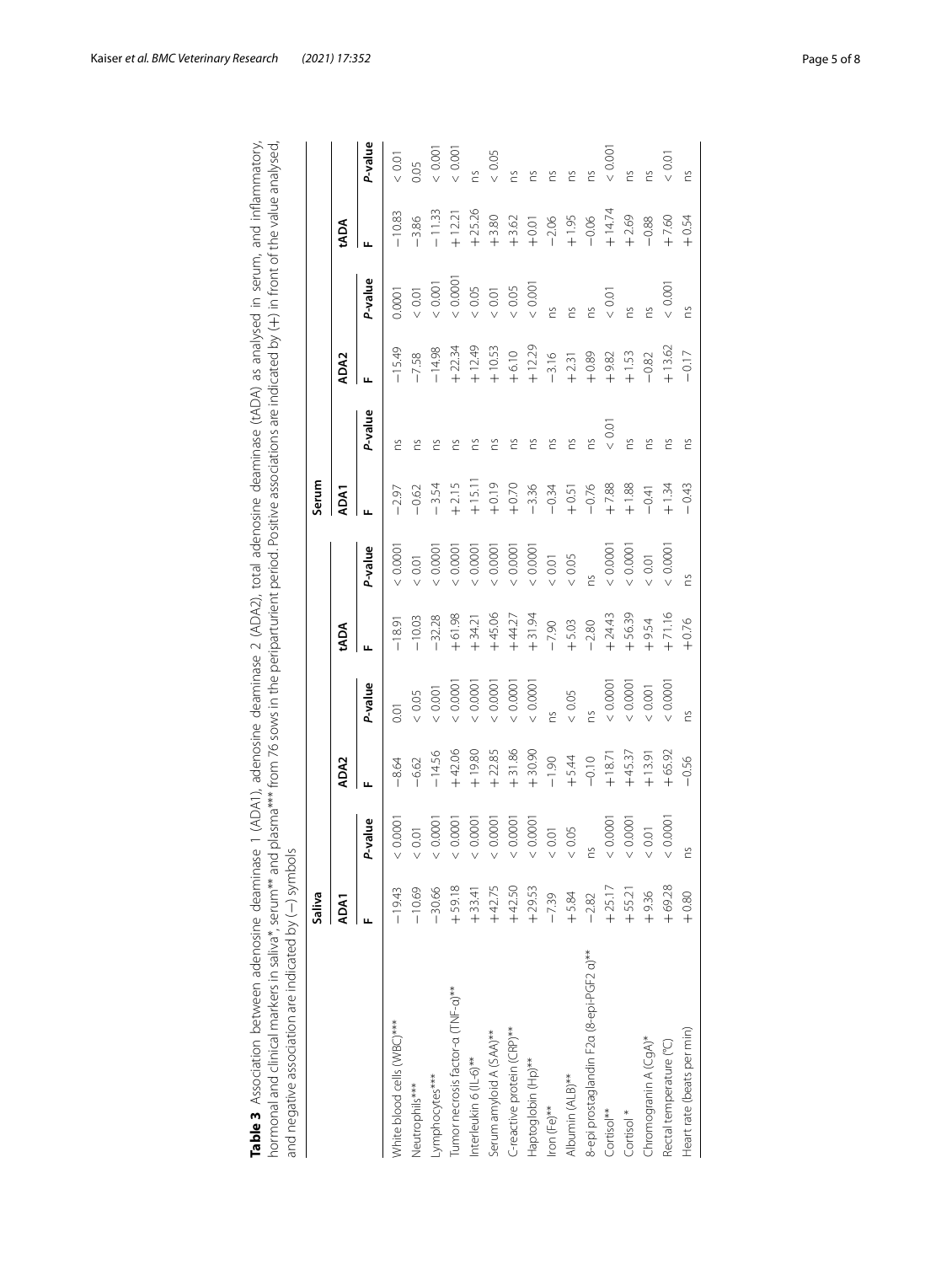but activities of ADA1, ADA2 and tADA did not signifcantly difer between PDS+ sows and PDS- sows. Further investigations are needed on the cause of the increased enzyme activity during the periparturient period, on the signifcance of ADA as an infammatory marker, and its excretion from placenta.

## **Methods**

## **Experimental design**

This study was performed by using saliva and sera samples from a previous study in which sows were sampled in a Danish Specifc Pathogen-Free sow farm [[26](#page-7-5), [27](#page-7-25), [47\]](#page-7-26). The sows were of the Danish cross-breed (Landrace/ Yorkshire). From 1week before parturition until 3weeks after parturition, the sows were housed in confned crates with partly slatted floors (2/3 solid concrete and 1/3 iron bars) measuring  $1.6 \times 2.6 \,\mathrm{m}^2$ . Liquid feed was fed 4 times a day and straw was assigned according to the Danish law of animal welfare. All sows were sampled every 24h from 60h before parturition was expected and until PDS occurred. This happened to occur within 36h after parturition of the frst piglet, and for ethical reasons, those PDS+ sows were medically treated with systemic antibiotics and anti-infammatories and withdrawn from the study. Sows that farrowed prematurely or were treated for other reasons than PDS were also excluded.

Before each morning feeding, saliva was sampled by additive-free cotton swabs (Salivette® Cortisol, Hounissen, Denmark), immediately centrifuged for 5min at  $1000\times g$ , and stored at -80 °C until analysis for CgA and cortisol as previously described [[26\]](#page-7-5). After the morning feeding, each sow underwent a thorough clinical examination that included measurements of the body temperature and the heart rate. Thereafter, blood was sampled from *v. jugularis* using tubes with the addition of EDTA (BD, New Jersey, US) for the analyses of total WBC, lymphocyte and neutrophil counts, and additive-free tubes (BD, New Jersey, US) were centrifuged at  $3000 \times g$ for 10min. and used in the analyses of serum cortisol, Fe, ALB, IL-1, IL-6, TNF-α, SAA, Hp, CRP, and 8-epi-PGF2 $\alpha$ , as previously described [\[26](#page-7-5)]. In the statistical analyses, the samples were retrospectively divided into seven diferent periods in relation to parturition of the first piglet (0h): A. ( $-60$  to  $-36$ h); B. ( $-36$  to  $-24$ h); C.  $(-24$  to  $-12h$ ); D.  $(-12$  to 0h); E. (0 to 12h); F. (12 to 24h); and G. (24 to 36h p.p.). Based on the clinical examinations, the sow was diagnosed with PDS (PDS+) if she fulflled two out of three criteria: 1) reduced appetite (the trough were not emptied within 30min after feeding); 2) infammation of the udder (redness, swelling and increased skin temperature of the udder); 3) rectal temperature  $\geq$  39.5°C. Based on the same criteria, the PDS+ sows were retrospectively matched with sows that remained healthy (PDS-) according to Kaiser et al. [\[26](#page-7-5)]. Following this criteria, 38 sows were classifed as PDS+, and other 38 sows were selected as PDS- for the study.

#### **ADA analyses**

Saliva and serum were analysed for ADA1, ADA2 and tADA activities using a commercially available, spectrophotometric, automated assay (Adenosine Deaminase assay kit, Diazyme Laboratories, Poway, CA), based on the method described by Galanti et al. [\[48](#page-7-27)]. In the analyses of ADA2 and tADA, the measurements were performed in the presence and absence, respectively, of erythro-9-(2-hydroxy-3-nonyl) adenine (EHNA), a specifc ADA1 inhibitor [\[49](#page-7-28)] and ADA1 was calculated as the difference between the two measurements. The method was adapted to an automated analyzer (Olympus AU400, Olympus Diagnostica GmbH, Ennis, Ireland) following the manufacturer's instruction with some modifcations for its use in porcine saliva [[22\]](#page-7-1).

#### **Statistical analyses**

Two autoregressive linear regression models (A and B) were used in the statistical analysis by the PROC MIXED procedure of Statistic Analytical Software, Enterprise Guide 7.1 (SAS® Institute, Cary, North Carolina, USA). Model A: OUTCOME PARAMETER<sub>ij</sub> =  $\mu$  + TIME<sub>i</sub> + GROUP<sub>i</sub> + TIME\* GROUP<sub>i</sub> +  $\varepsilon$ <sub>ii</sub> where OUTCOME  $GROUP_i + TIME^*GROUP_{ij} + \varepsilon_{ij}$ PARAMETER $_{ii}$  indicates ADA1, ADA2, tADA values for salivary and serum;  $\mu$  was the value of the observations at time 0; TIME<sub>i</sub> was the explanatory variable time intervals (A to G); GROUP<sub>j</sub> was the explanatory variable "PDS+/ PDS-"; TIME\*GROUP $_{ii}$  was the interaction between "PDS+/PDS-" and time intervals (A to G), and  $\varepsilon_{ii}$  was the random residual error term. If signifcant interaction occurred by the use of model A, diferences between PDS+ and PDS- and diferences between the seven different time intervals were accepted. In case of non-significant interaction, model B was used instead of model A: OUTCOME PARAMETER<sub>ij</sub> =  $\mu$  + TIME<sub>i</sub> + GROUP<sub>i</sub> +  $\varepsilon$ <sub>ij</sub>. The effect was considered non-significant if changes in TIME<sub>i</sub> were non-significant. The significance level was  $p < 0.05$ . The sows body condition score and parity were incorporated as explanatory variables. To improve normality of residuals plots, natural logarithm transformation was used in the analysis of ADA1 (salivary and serum), ADA2 (salivary) and tADA (salivary and serum). The association between the values of ADA1, ADA2, tADA (salivary and serum) and WBC, neutrophils, lymphocytes, TNF-α, IL-6, SAA, CRP, Hp, Fe, ALB, 8-epi-PGF2α, cortisol (salivary and serum), CgA, rectal temperature and heart rate was tested by a regression analysis in the PROC MIXED procedure of Statistic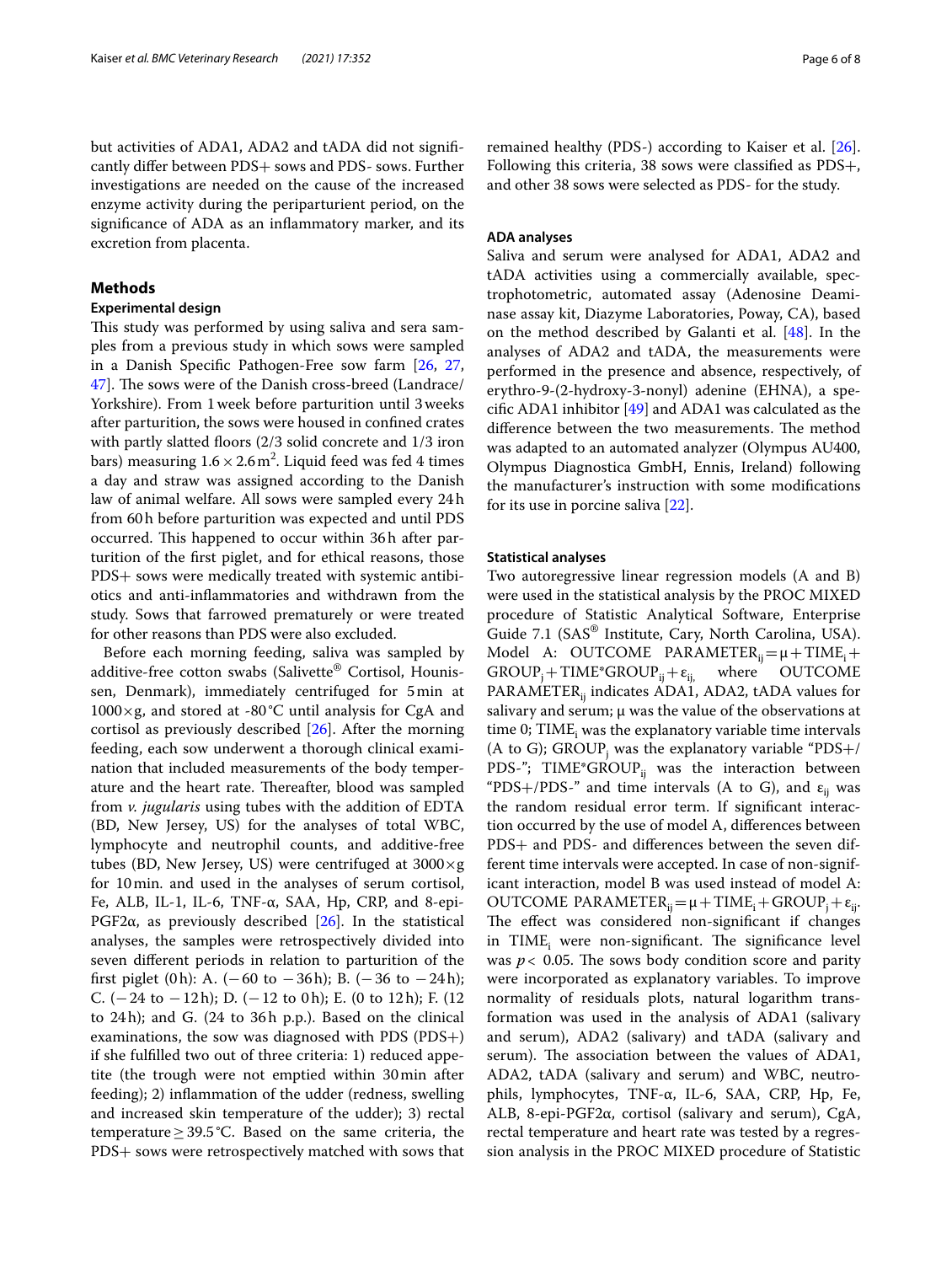# Analytical Software, Enterprise Guide 7.1 (SAS® Institute, Cary, North Carolina, USA).

#### **Abbreviations**

ADA: Adenosine deaminase (ADA1 for isoenzyme 1, ADA2 for isoenzyme 2, and tADA for total activity); ALB: Albumin; CgA: Chromogranin A; CRP: C-reactive protein; EHNA: Erythro-9-(2-hydroxy-3-nonyl) adenine; 8-epi-PGF2α: 8-epi prostaglandin F2 Alpha; Fe: Iron; Hp: Haptoglobin; IL-6: Interleukin 6; LSMEANS: Least-squares means; PDS: Post-partum dysgalactia syndrome (PDS+ is cases and PDS- is healthy sows); SD: Standard deviation; TNF-α: Tumor necrosis factor α; WBC: White blood cell.

## **Supplementary Information**

The online version contains supplementary material available at [https://doi.](https://doi.org/10.1186/s12917-021-03067-6) [org/10.1186/s12917-021-03067-6](https://doi.org/10.1186/s12917-021-03067-6).

| Additional file 1.        |  |  |
|---------------------------|--|--|
| Additional file 2.        |  |  |
| <b>Additional file 3.</b> |  |  |

#### **Acknowledgments**

The authors thank the staff and the vet at the farm: Jørn Skov Jensen, Anna Bech and Christian Pårup Nielsen for providing access to the barn and helping with practical work; Karen Bach-Mose, Hanne Præstgaard, Jens-Ove Hansen, Peter Nøddebo Hansen, Kristina Nøddebo Balle, Sarah Mortensen, Peter Hansen, Hanne Nissen are thanked for technical work during data collection.

#### **Authors' contributions**

The study was designed by MK, SJ, MJ, PHA, PB, DE, JJC and FT. Data and samples were collected by MK and MJ. JJC, DE and FT performed laboratory analyses. MK, JD and SJ performed statistical analyses. MK and FT drafted the manuscript. All authors interpreted, read, revised, and approved the fnal manuscript.

#### **Funding**

The study was funded by Innovation Fund Denmark (IFD) under File No. 1355–00121, the **Danish Agriculture & Food Council/SEGES,** Copenhagen, Denmark, and the Seneca Foundation of Murcia Region, Spain, with grant number 19849/GERM/15). The study design was approved by SEGES and IFD. SEGES contributed with technical support during data collection and statistical analysis.

## **Availability of data and materials**

The datasets used and analysed during the current study is available from the corresponding author on reasonable request.

## **Declarations**

## **Ethics approval and consent to participate**

The experimental protocol was approved in advance by the Danish Animal Experiments Inspectorate. All procedures were carried out in agreement with the Danish Animal Testing Act and approved by the Danish Animal Experiments Inspectorate. The animals originated from a private owner, who gave his informed consent for the use of the animals for scientifc purposes.

#### **Consent for publication**

Not applicable.

#### **Competing interests**

The authors declare that there are no conficts of interest.

#### **Author details**

<sup>1</sup> Department of Animal Science, Aarhus University, Blichers Allé 20, 8830 Tjele, Denmark. <sup>2</sup> Danish Agriculture and Food Council, Axelborg, Axeltorv 3, 1709 Copenhagen V, Denmark. <sup>3</sup> Department of Veterinary Clinical Sciences,

#### Published online: 18 November 2021

#### **References**

- <span id="page-6-0"></span>1. Adams A, Harkness RA. Adenosine deaminase activity in thymus and other human tissues. Clin Exp Immunol. 1976;26(3):647–9.
- <span id="page-6-1"></span>2. Sullivan JL, Osborne WR, Wedgewood RJ. Adenosine deaminase activity in lymphocytes. Br J Haematol. 1977;37(1):157–8.
- <span id="page-6-2"></span>3. MacDermott RP, Tritsch GL, Formeister JF. Adenosine deaminase and nucleoside phosphorylase activities in normal human blood mononuclear cell subpopulations. Clin Exp Immunol. 1980;42(2):303–7.
- <span id="page-6-3"></span>4. Burnstock G. Purinergic signaling - an overview. Novartis Found Symp. 2006;276:226–48 discussion 248–257, 275–281.
- <span id="page-6-4"></span>5. Zhou Q, Yang D, Ombrello AK, Zavialov AV, Toro C, Zavialov AV, et al. Earlyonset stroke and vasculopathy associated with mutations in ADA2. N Engl J Med. 2014;370(10):911–20.
- <span id="page-6-5"></span>Zavialov AV, Engström Å. Human ADA2 belongs to a new family of growth factors with adenosine deaminase activity. Biochem J. 2005;391(1):51–7.
- <span id="page-6-6"></span>7. Aksentijevich I, Sampaio Moura N, Barron K. Adenosine Deaminase 2 defciency. In: Adam MP, Ardinger HH, Pagon RA, Wallace SE, Bean LJH, Stephens K, Amemiya A, editors. GeneReviews(®). Seattle: University of Washington, Seattle. Copyright © 1993–2020, University of Washington, Seattle. GeneReviews is a registered trademark of the University of Washington, Seattle. All rights reserved; 1993.
- <span id="page-6-7"></span>8. Moens L, Hershfeld M, Arts K, Aksentijevich I, Meyts I. Human adenosine deaminase 2 defciency: a multi-faceted inborn error of immunity. Immunol Rev. 2019;287(1):62–72.
- <span id="page-6-8"></span>9. Mishra OP, Gupta BL, Ali Z, Nath G, Chandra L. Adenosine deaminase activity in typhoid fever. Indian Pediatr. 1994;31(11):1379–84.
- <span id="page-6-9"></span>10. Rokayan SA. Serum adenosine deaminase activity and its isoenzyme in patients treated for tuberculosis. J Coll Physicians Surg Pak. 2003;13(1):11–4.
- <span id="page-6-10"></span>11. Baral N, Mehta KD, Chandra L, Lamsal M, Rijal S, Koirala S. Adenosine deaminase activity in sera of patients with visceral leishmaniasis in Nepal. Trop Dr. 2005;35(2):86–8.
- <span id="page-6-11"></span>12. Cakal B, Beyazit Y, Koklu S, Akbal E, Biyikoglu I, Yilmaz G. Elevated adenosine deaminase levels in celiac disease. J Clin Lab Anal. 2010;24(5):323–6.
- <span id="page-6-12"></span>13. Beyazit Y, Koklu S, Tas A, Purnak T, Sayilir A, Kurt M, et al. Serum adenosine deaminase activity as a predictor of disease severity in ulcerative colitis. J Crohns Colitis. 2012;6(1):102–7.
- <span id="page-6-13"></span>14. Ketavarapu S, Ramani GU, Modi P. A study on the serum adenosine deaminase activity in patients with typhoid fever and other febrile illnesses. J Clin Diagn Res. 2013;7(4):613–7.
- <span id="page-6-14"></span>15. Ibiş M, Köklü S, Yilmaz FM, Başar O, Yilmaz G, Yüksel O, et al. Serum adenosine deaminase levels in pancreatic diseases. Pancreatology. 2007;7(5–6):526–30.
- 16. Mahajan M, Tiwari N, Sharma R, Kaur S, Singh N. Oxidative stress and its relationship with adenosine deaminase activity in various stages of breast cancer. Indian J Clin Biochem. 2013;28(1):51–4.
- <span id="page-6-15"></span>17. Kelgandre DC, Pathak J, Patel S, Ingale P, Swain N. Adenosine Deaminase - a novel diagnostic and prognostic biomarker for Oral squamous cell carcinoma. Asian Pac J Cancer Prev. 2016;17(4):1865–8.
- <span id="page-6-16"></span>18. Yoshizawa JM, Schafer CA, Schafer JJ, Farrell JJ, Paster BJ, Wong DT. Salivary biomarkers: toward future clinical and diagnostic utilities. Clin Microbiol Rev. 2013;26(4):781–91.
- <span id="page-6-17"></span>19. Lee YH, Wong DT. Saliva: an emerging biofuid for early detection of diseases. Am J Dent. 2009;22(4):241–8.
- <span id="page-6-18"></span>20. Rai B, Kaur J, Jacobs R, Anand SC. Adenosine deaminase in saliva as a diagnostic marker of squamous cell carcinoma of tongue. Clin Oral Investig. 2011;15(3):347–9.